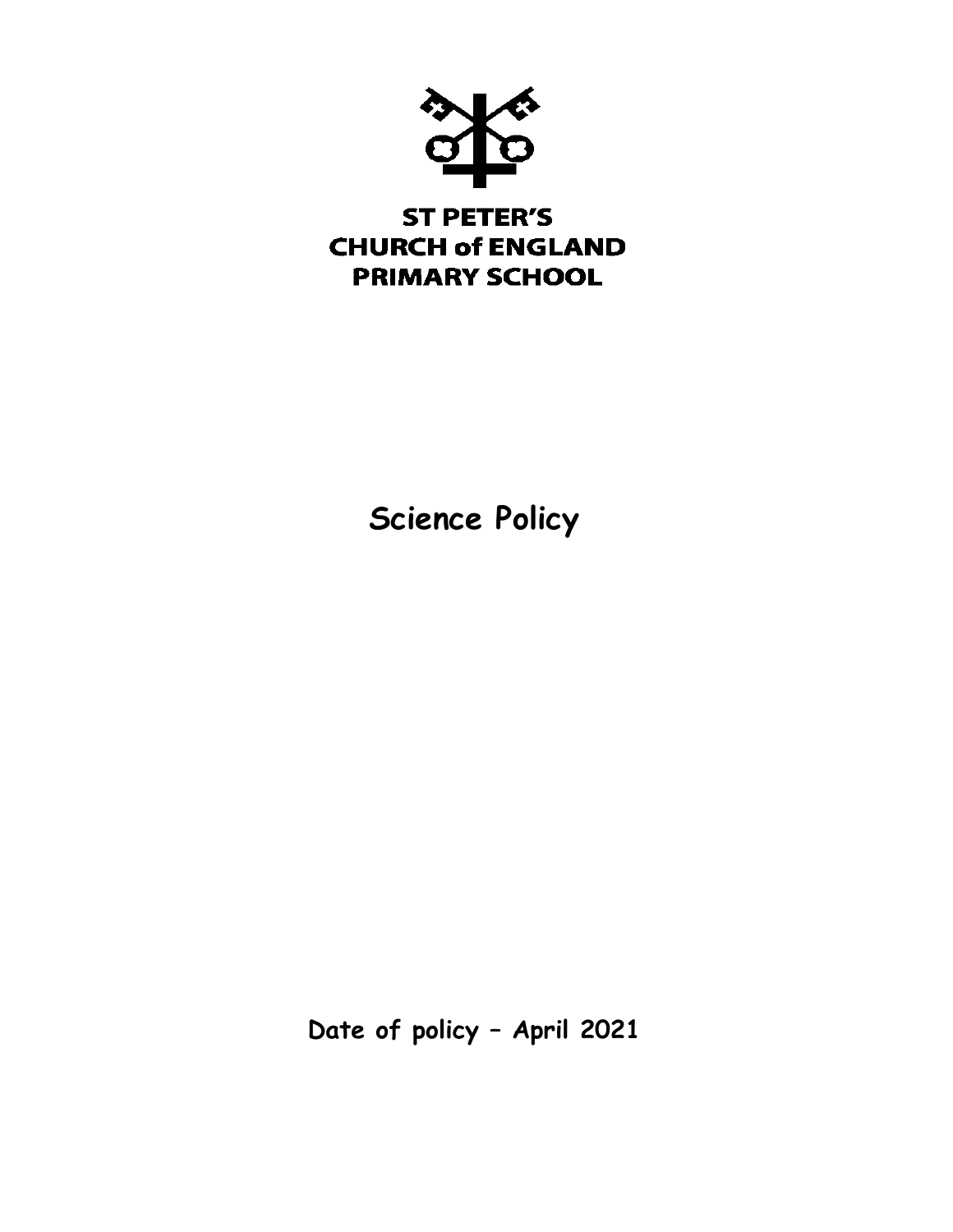## **Science Policy**

## **Our Christian Vision**

**As a Christian family at St Peter's School, we create a unique place of learning, nurturing the gifts that God in His awesomeness has given us. We encourage every child and prepare them for life's journey, inspiring them to fulfill their potential, their dreams and their aspirations.**

**Sowing the seeds of tomorrow. (Matthew 13:1-23)**

**Let the questions be the curriculum. (Socrates)**

Science teaches the understanding of natural phenomena. It stimulates a child's curiosity to find out why things happen in the way that they do. It teaches methods of enquiry and investigation to stimulate creative thought. Children learn to ask scientific questions and begin to appreciate the way science will affect their future on a personal, national and global level.

## **Aims**

At St Peter's CE Primary School science is taught as a discrete subject for at least one hour per week (or in blocks). We aim to ensure that all pupils:

- Develop scientific knowledge and conceptual understanding through specific disciplines of biology, chemistry and physics.
- Develop an understanding of the nature, processes and methods of science through different types of scientific enquiries that help them to answer scientific questions about the world around them.
- Are equipped with the scientific knowledge required to understand the uses and implications of science, today and for the future.

# **Teaching and learning**

Science is a core subject in the National Curriculum *(for England, Wales and Northern Ireland).*

In England, there are 4 areas of study incorporated into the skills and knowledge to be covered. These are:

- Scientific enquiry
- Biology: Life and living processes
- Chemistry: Materials and their properties
- Physics: Physical processes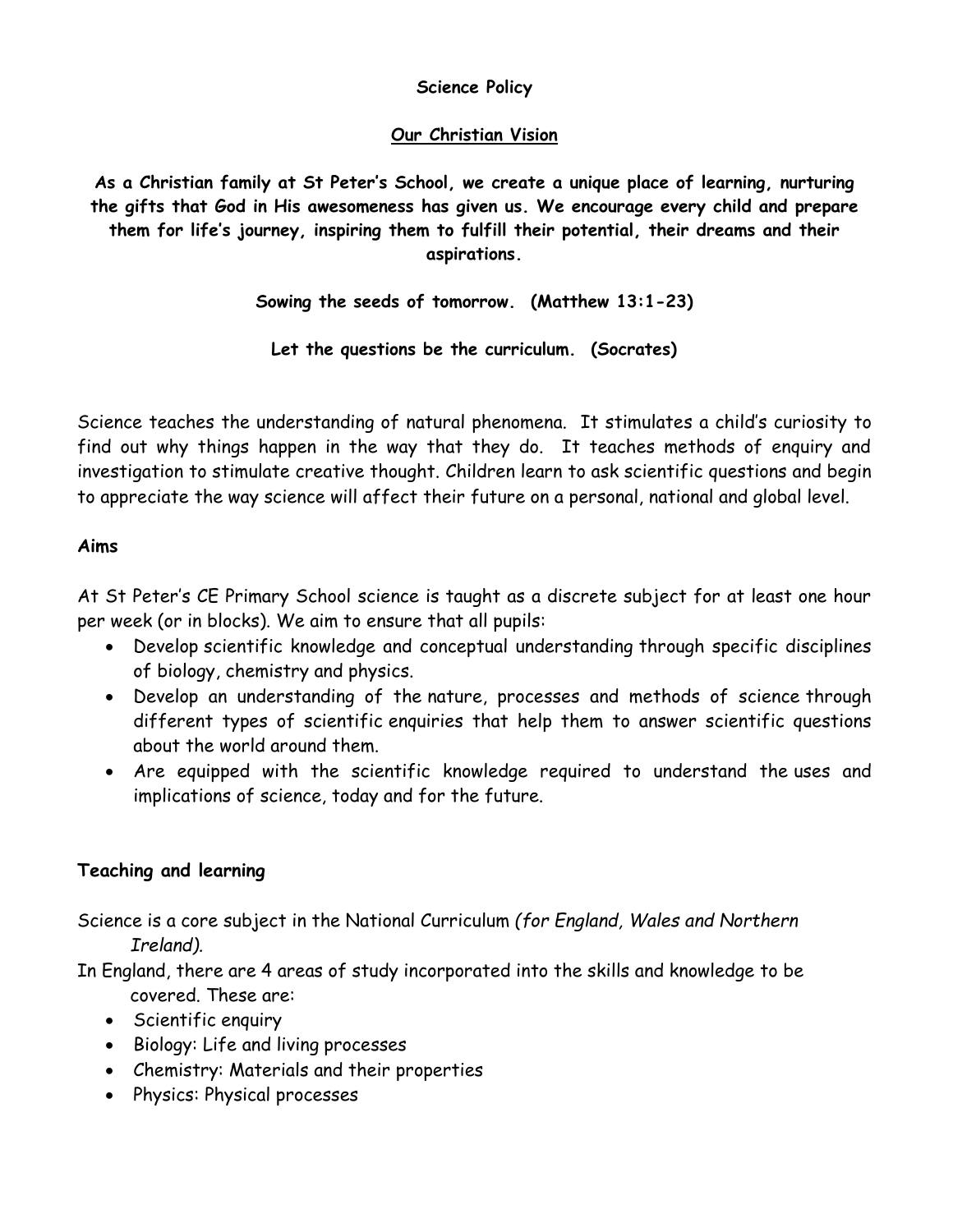We teach scientific enquiry through the contexts of the three main content areas.

In KS1 and KS2, science is taught in line with National Curriculum requirements over a twoyear cycle. This ensures progression between end of key phases and guarantees that there is no repetition of content being taught. Teachers are expected to plan units of work to suit their children's interests, current events, their own teaching style, the use of any support staff and the resources available.

We use a variety of teaching and learning methods with an emphasis on first-hand, practical activities. Children work individually, in groups or as a whole class as appropriate. We encourage children to ask, as well as answer, scientific questions. They are provided with the opportunity to use a variety of data including tables, graphs, pictures and photography. Children are also encouraged to use ICT in science lessons where it enhances their learning. They engage in a wide variety of practical enquiries that involve the children asking scientific questions, making predictions, carrying out fair tests and reporting their findings after analysing the results.

#### **Science in EYFS**

Play underpins the delivery of all the EYFS. Within a secure and challenging environment with effective support, children can explore, develop and experiment as they play to help them make sense of the world. The EYFS strand 'Understanding the World' leads directly to scientific elements of the curriculum, which then leads to more formalized science learning in KS1 and KS2.

#### **Assessment and recording in science**

We assess children's work in Science using the assessment procedures as identified in our assessment policies. Informal judgments are made as we observe pupils during lessons. On completion of a piece of work, the teacher marks the work and comments as necessary. At some point during the unit being taught, a TAPS (Teacher Assessment in Primary Science) task is undertaken, which assesses the 'working scientifically' aspect of each unit. At the end of each unit of study taught, an end-of-unit assessment is carried out and teachers make a summary judgment about the work of each pupil in relation to the National Curriculum level of attainment on a class assessment grid.

#### **Monitoring and Review**

The data from each unit is used as the basis for assessing whether each pupil is on track to achieve age-related expectations by the end of the key phase and identifies strengths and areas for development, which are the reflected in the action plan for Science.